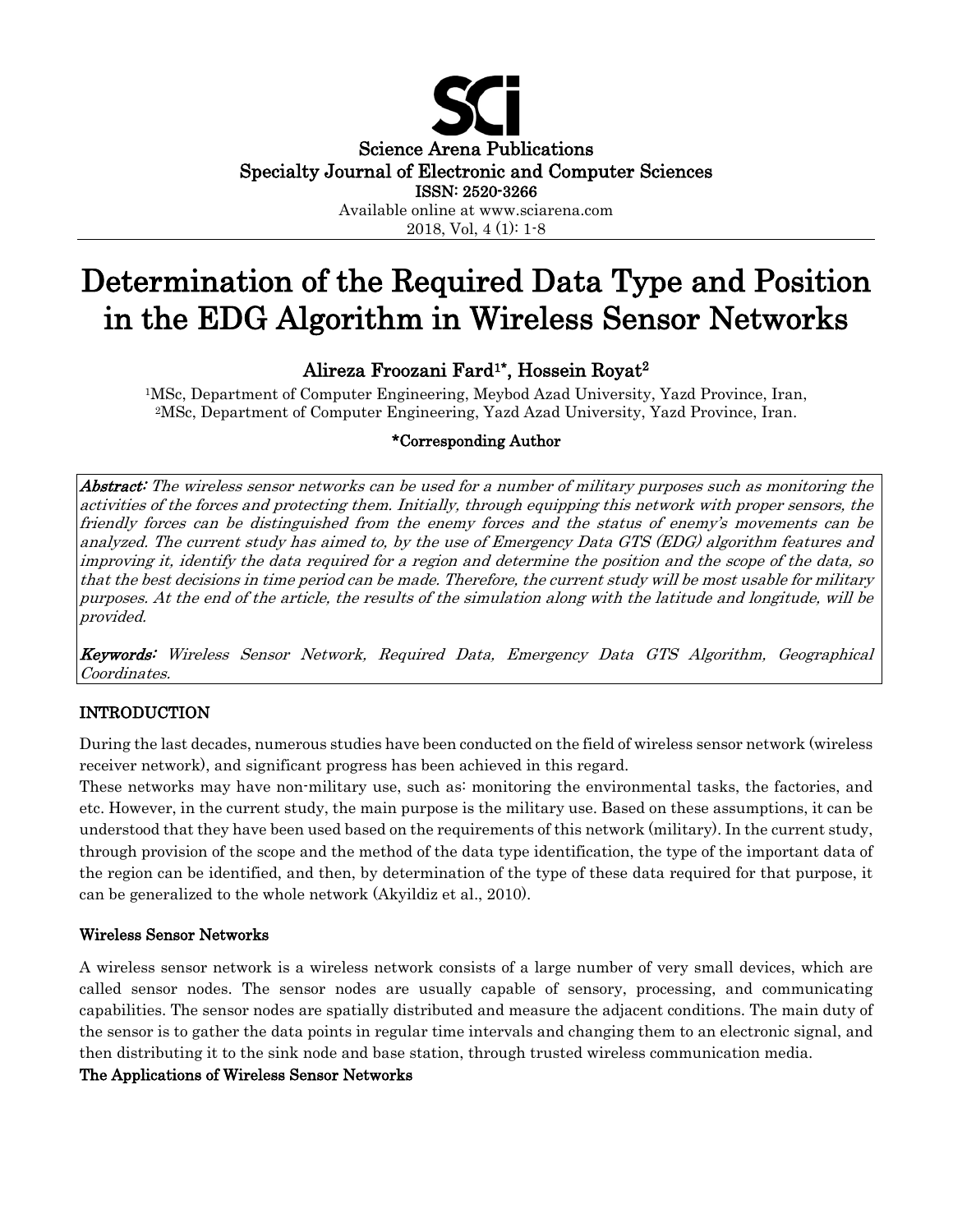The emergence of the wireless sensor network has led to the extensive research in different aspects. A wireless sensor network may include different types of sensors such as seismic, magnetic, thermal, imaging, infrared, audio, and radar sensors which can monitor a wide range of environmental conditions such as temperature, humidity, pressure, speed, direction, motion, light, soil type, noise level, existence or absence of object, and level of mechanical pressure on the object. As a result, a wide range of applications is possible. It includes monitoring the waters and soil, gathering information for defense, monitoring the environment, urban warfare, analyzing and forecasting the weather conditions, monitoring and protecting the battlefields, discovery of the solar system, monitoring the intensity of the earthquakes, pressure, temperature, wind speed, and location information. These ever increasing applications can be classified under five categories as military, environmental, health and hygiene, domestic, and industrial applications.

#### • Surveillance and Military Applications

The WSN (Wireless Sensor Network) can be an inseparable part of Military command, control, communication, computing, intelligence, surveillance, identification and targeting systems. The quick establishment, selforganization, and error tolerance are among the important features of the WSN's, which have led to the use of networks for military purposes. Since the WSN's are based on the dense and low-cost deployment of the sensor nodes, the destruction of some nodes due to the enemy's actions, would not affect the performance of the network to the extent of the sensor's destruction, and it has led to a better approach towards the concept of WSN's for the battlefield. Some of the military applications of the WSN's include the monitoring of the own forces, equipment, and ammunition, monitoring the battlefield, identification of the enemy forces and attacking them, evaluation of the war damage, and the nuclear, biological, and chemical warfare detection. Among the conducted projects, the Smart Dust, identify archer, and Monitoring or Tracking, can be named.

#### IEEE 802.15.4 Standard

IEEE 802.15.4 is a LR-WPAN standard, designed for applications such as low data-rate and low power consumption. This standard supports the physical and MAC layers. The physical layer is responsible for lowlevel operations such as data expansion, bits transmission, and receiving based on the interference factors, and so on. On the other hand, the MAC layer creates the information packets and determines the data destination in transmission mode. Therefore, in the receiving mode, it determines the transmission source and analyzes the received data. Also, this layer enables the channel's access control, and runs its multiple access protocols. The lower layers are responsible for provision of the data for the upper layers (Aqili, 2011).

#### Allocation of GTS in IEEE 802.15.4 Standard

The issue of data transmission gets more complicated with the FCFS (First Come, First Service) solution of GTS allocation, due to lack of flexibility and scheduling for meeting the functional requirements and density of the network's work in delivery of the data with low latency. For the devices with low data transmission frequencies, due to the presence of a fixed timer, set at 802.15.4 for obtaining the GTS, the data transmission reduction is possible. How to make the GTS allocation scheme work properly and sufficiently, is itself a challenging issue. Among the measures taken for solving this problem, the study done by Zheng et al. is a feasible one for 802.15.4 for the pervasive networks. Timmons et al. have provided the performance analysis of the group-based regional networks for the surveillance sensors.

In terms of performance analysis of 802.15.4, numerous studies have been conducted and the GTS allocations problems have been partially addressed. It should be noted that due to low energy consumption of the wireless devices in 802.15.4 standard, and its low bandwidth, the current sampling algorithms (query, polling) cannot be used for GTS allocation.

#### • AGA-Type GTS Allocation Algorithm

The researchers have proposed the AGA (Adaptive GTS Allocation Algorithm) scheme for the 802.15.4 which has a low latency and idle time. This scheme estimates the applied and future behaviors of each device's GTS. With such estimation, the coordinator allocates the GTS sources to the applicant devices and takes back the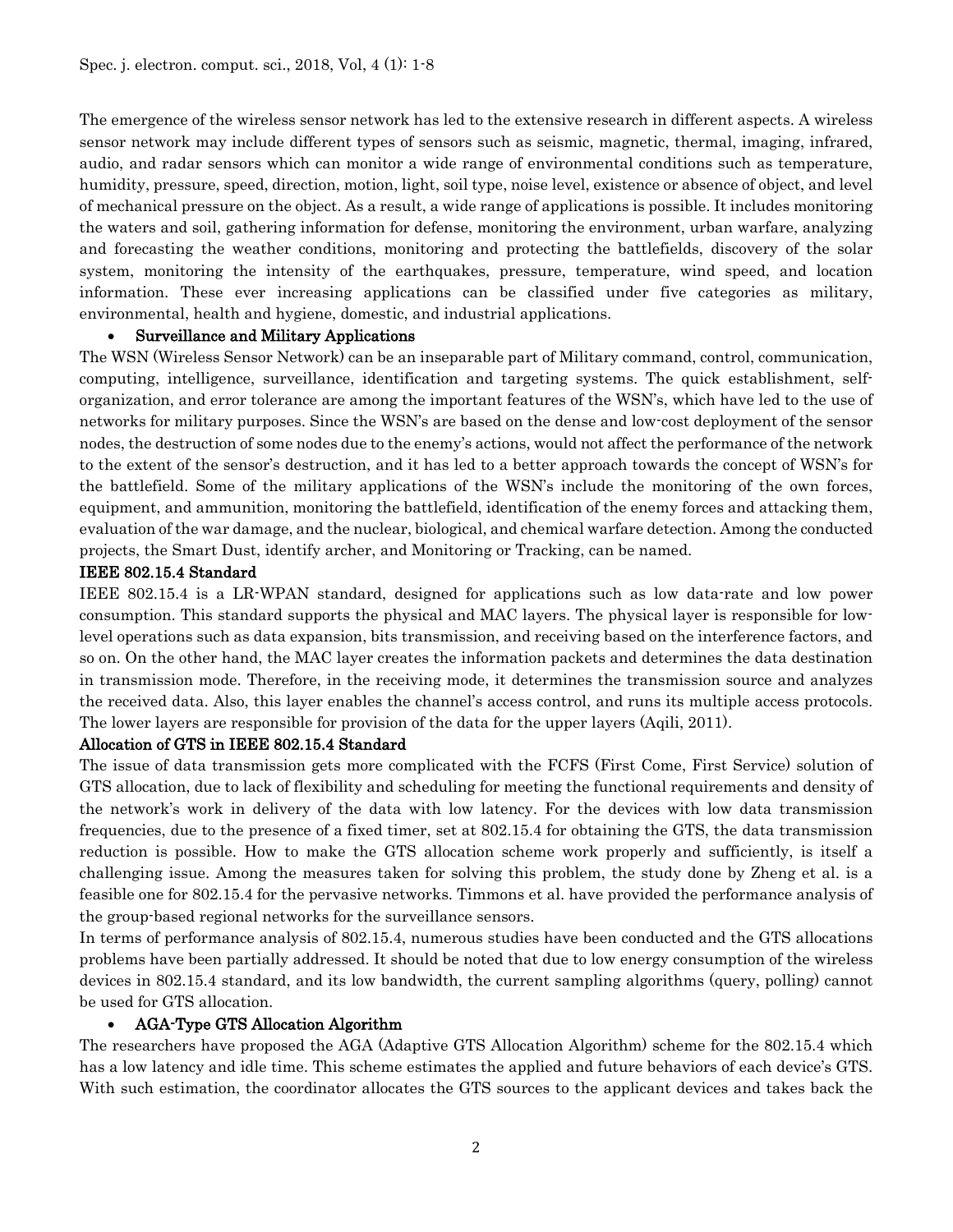pre-allocated GTS which have not been used. In figure 1, the structure of AGA algorithm is shown. The prioritization in AGA algorithm is done through the following methods (Huang et al., 2006):

- GTS Classification Phase
- GTS Scheduling Phase



Figure 1: AGA Algorithm Structure

# • The GTS Scheme for Emergency Data Transmission in Tree-based and Cluster-Based WSN's

Hyeopgeon Lee et al,. proposed the GTS scheduling pre-allocation mechanism for reducing the number of control packets resulted from CSMA/CA. In this algorithm, the GTS allocation scheme has been proposed for emergency transmission in the cluster-tree topology networks. This proposed scheme improves the transmission delay rate and output of the emergency data packet. For emergency data transmission, the EDG is allocated to the GTS slot. If the nodes send the emergency data to the coordinator, the emergency type in the framework of GTS demand, is represented y 1, and the node request must be answered in the shortest time. In case the data is normal, the EDG field will be 0 (Der-Chen et al., 2012).

#### • The 802.15.4 Standard's EDG Algorithm Pitfalls

In short, the above algorithm is planned in a way that if the field is 1, the emergency data will be sent non-stop and with low delay, to the coordinator for evaluation, and the answer will be provided. However, in spite of existence of delay and energy reduction methods, some matters have not been predicted in this algorithm, which are as follows (Rao et al., 2013):

- Failure in determination of emergency data location
- Failure in expression of accurate features of emergency data

# • The Proposed Algorithm

If it is presumed that the implemented sensor network structure is cluster-based like figure 2: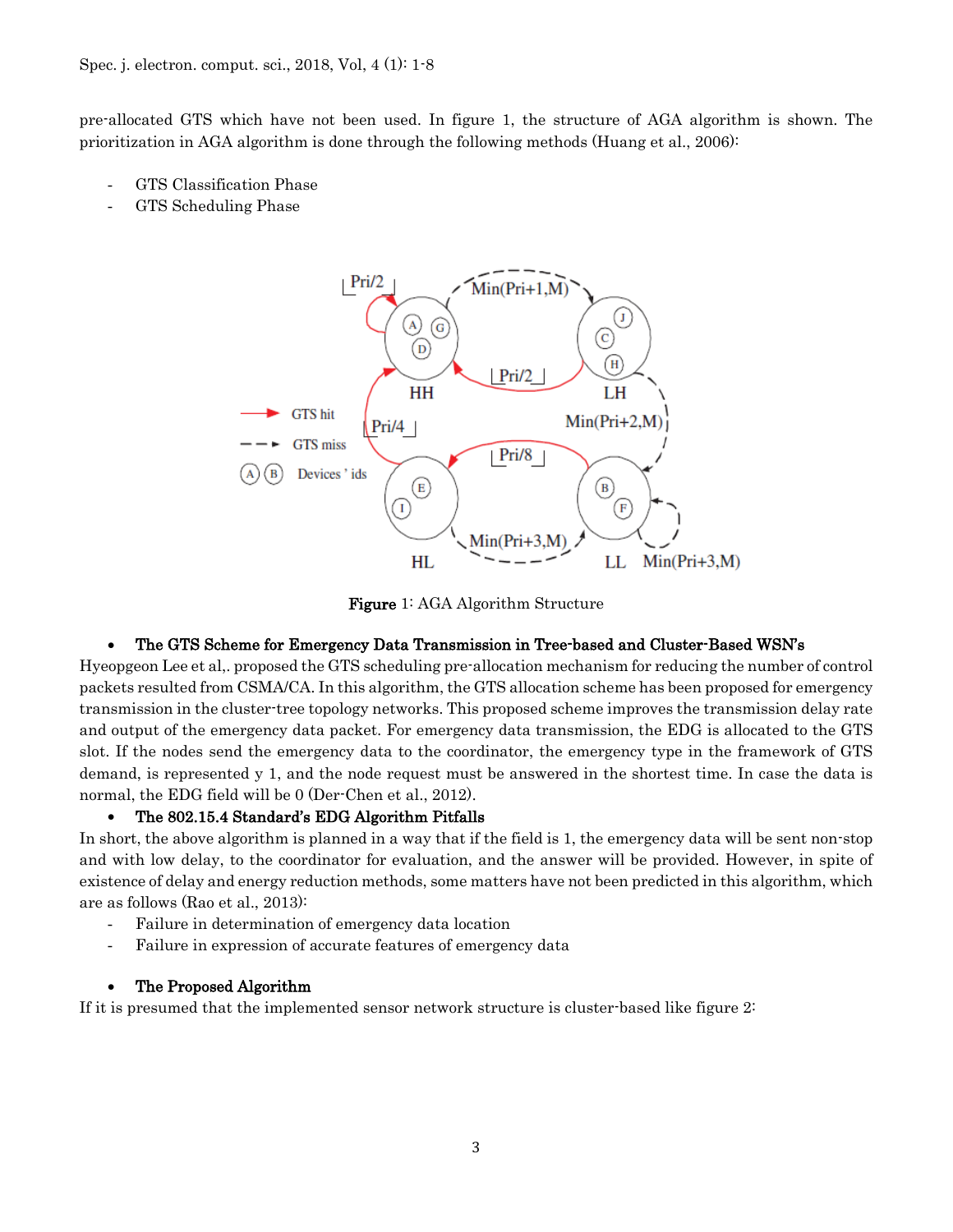

Figure 2: A sample of a cluster wireless network

Like the above figure, the network will be administered by a main coordinator, and this coordinator is connected to a sink node, and from the sink node. It is connected to the level 1 cluster heads, and then, to the level 2 cluster heads, and then, to the network environment of the node which consists of a number of sensors or nodes. In the EDG algorithm, the data transmission to the upper level nodes is done in two ways. If the data collected from the environment are normal, the data transmission to the main coordinator of the network is done in the normal form, with higher distribution delay, and followed by a normal network answer. When the data is of emergency type, regarding the features of EDG algorithm, the data transmission to the upper clusters is done quickly and answered with lowest delay. Therefore, in case of existence of the normal data in answering queue, first, the emergency data is answered and then, the normal data are answered. In EDG algorithm, the method of data type determination has not been assigned and also, it is not expressed that how the sensors should consider a data as emergency. Also, the location and scope of the highest cluster heads that contain emergency data, have not been determined. Moreover, each sensor can arbitrarily consider a data as emergency in order to fulfill its tasks faster. It causes difficulty for determination of the type of data and the network traffic, which should be increased for the emergency data. In the current study, through provision of a prioritization method in level 1 cluster heads on a network surface, has led to the identification of the most important network's data type and selection of it as the emergency data, through evaluation of an earlier background of the network and the type of data sent to the coordinator. Besides, through identification of the emergency data, it can be generalized to the whole network, so that after a certain time, the emergency data of the network is determined. Also, the scope and the cluster heads with the highest emergency data exchange are determined and reported to the system administrator. In this case, the decision needed for that sensitive geographical coordinates can be made. Through determination of the emergency data by prioritization of the cluster heads, the excessive emergency and normal data transmission of cluster heads with lower priority, can be avoided and it would lead to a proper reduction in network traffic in critical situations. In this method, the cluster heads with higher priority, would have higher bandwidth for sending and receiving of data, and the cluster heads with lower priority would have lower bandwidth, which is among the advantages of the proposed algorithm.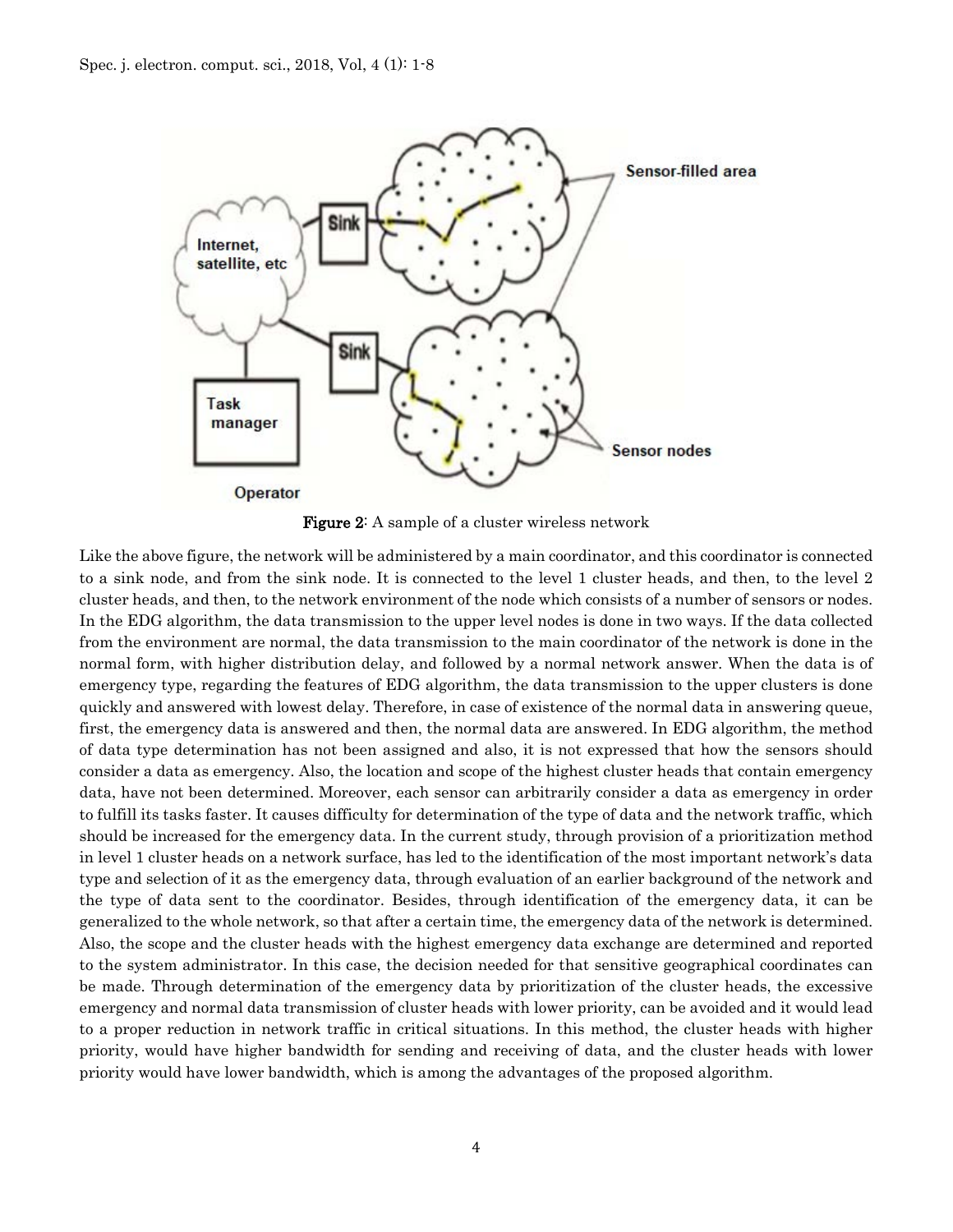The code network in the proposed method for determination of the cluster heads with highest priority of emergency data transmission to the sink nodes, is presented in figure 3.

 $AN = 0$ ;

```
AN = find (Mem == S(CH). IONMS);
tflag = 0; if(AN)
  tflag = 1; end
  if (tflag == 1)
     [minx, id] = min(S(CH). NONM);if (minx \leq S(CH). NONM(AN) && S(CH). IONMS(id) \sim MemS(CH). NONM(AN) = S(CH). NONM(AN) + 1;
        for kk=1:1: Q
         if(S(CH), AFIOM(kk) == S(CH), IONMS(id))S(CH). AFIOM(kk) = Mem; end
        end
```
**Figure 3:** the network of proposed algorithm codes

#### • Different Modes of Prioritization

The messages in the level 1 cluster heads are sent to the sink immediately after reception. They are queued in the sink based on entrance order. If the cluster head i sends a message, and the sink k's queue is empty, the message will not be queued. But if the queue is full, three conditions may pose:

- 1- The transmitted message is of normal type in which case, the message will be deleted.
- 2- The transmitted message is of emergency type and the queue contains a normal message, in which case, the emergency message will replace the normal one.
- 3- The transmitted message is of emergency type and the queue does not contains a normal message, in which case, the number of the emergency messages transmitted to this level 1 cluster head will be compared to the other cluster heads in sink k. if the number of messages is higher, the message of the cluster head that had transmitted lower emergency data, would be omitted, and the emergency data of cluster head i, would replace it. Otherwise, the message of the cluster head i will be omitted.

• Evaluation of the Simulation Results

The results of the algorithm were applied in MATLAB Software with geographical area of 200\*200, for evaluation of the results. Therefore, firstly, the volume of the normal and emergency data transmitted to the network's sink was evaluated, and then, regarding the results of the data volume and the network record, the prioritized scope is determined:

• Simulation Results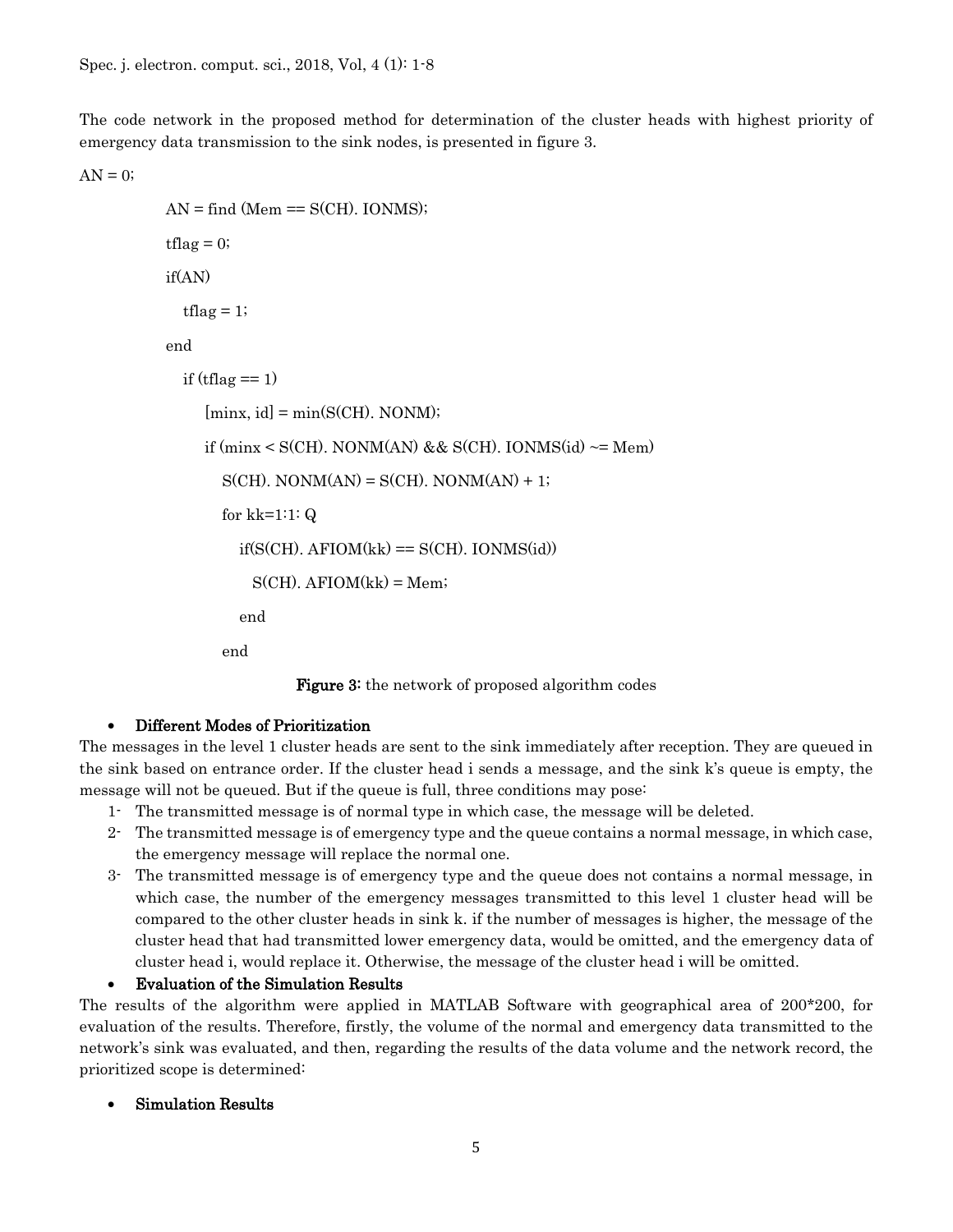The Comparison between the Number of Emergency and Normal Packets Transmitted to the Sink Nodes

In the graph 4, the comparison between the number of the emergency and normal packets transmitted to the level 1 cluster heads of sink nodes, is represented:



Figure 4: the comparison between the results of packets sent to the sink nodes

Graph 4 shows the comparison between the number of the emergency and normal packets transmitted to the level 1 cluster heads of sink nodes. In the above figure, the vertical axis represents the number of the emergency and normal packets transmitted to the sink nodes, and the horizontal axis represents the number of rounds or nodes collection from the physical environment. In transmission of the packets to the sink nodes, it should be noted that the EDG algorithm, includes the emergency and normal data, but the improved algorithm, due to the prioritization, only includes the emergency data. Therefore, by evaluation of the emergency data of the network, the higher scope of the emergency data can be determined. This process is shown in figure 5. It should be noted that at the beginning of network's operation, a period of time would be calculated as the interval for gathering of the data from environment, and then the emergency data would be determined and it is generalized to the whole network.

Determination of the Coordinates and the Scope of the Emergency Data in the Network In the graph of figure 5, the scope and coordinates of the prioritized cluster head data in the emergency data is represented: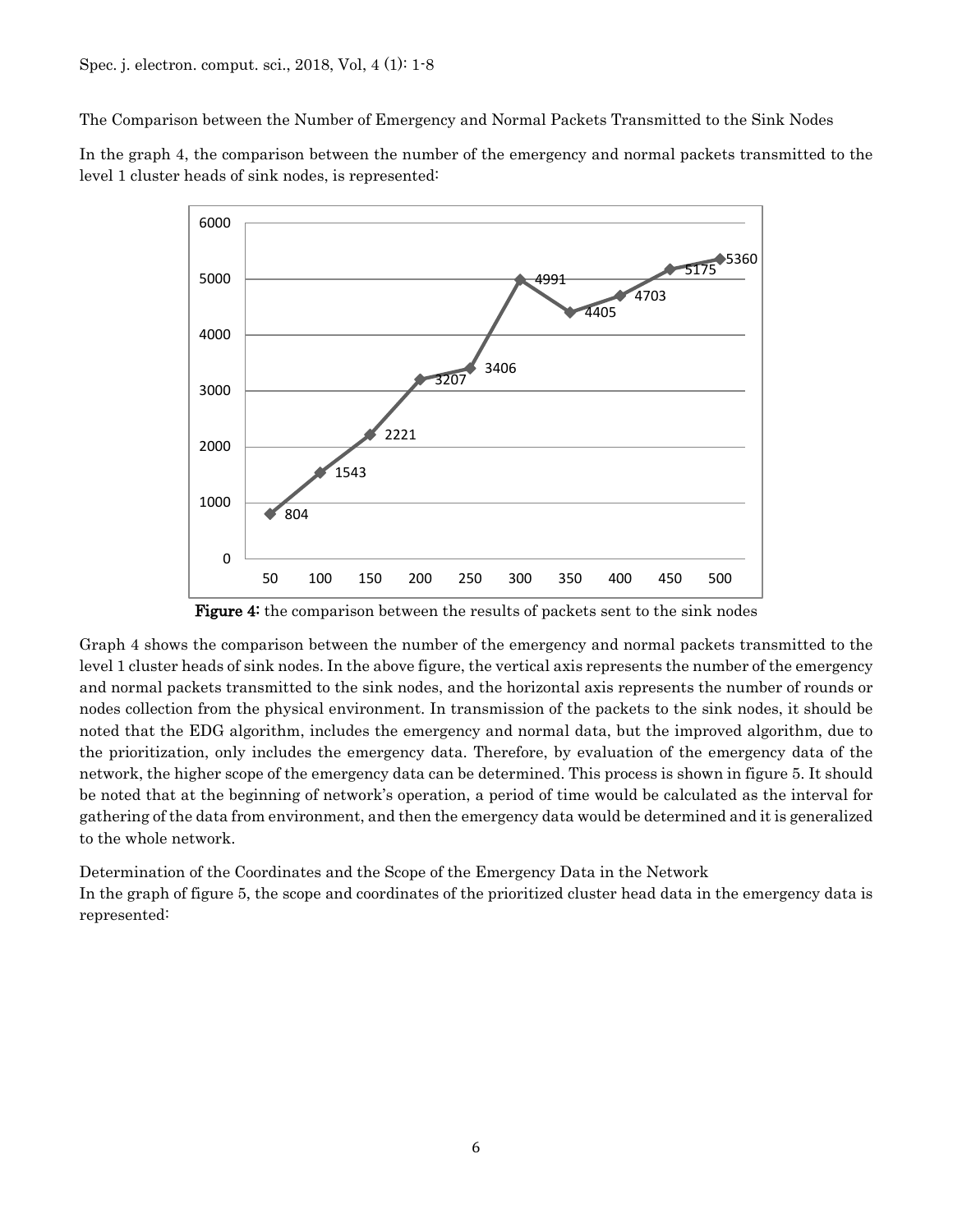

Figure 5: determination of the geographical location and the first priority of cluster head

As it is seen in the figure 5, firstly, with beginning of the network's operation, and normal gathering from the environment, and then, through evaluation of the received data, the type of the data important for the network operator, would be obtained, and then, the type of the emergency data will be determined. Through the conducted simulation, the scope of the cluster head with highest priority can be determined based on the type of the emergency data. The highest priority in the network for a level 1 cluster head, which has the highest bandwidth allocation for sending and receiving of data, compared to other cluster heads, is highlighted in white, in the figure 5. Its coordinates are also shown in the lower part of the image. Through this graphical figure, the decisions for the sensitive scope of the network can be easily made with a proper approach. The cluster heads with lower priority are shown in red, in the center of the main coordinator of the network. Therefore, in military decision-makings, the important regions can be easily processed.

#### Conclusion

As was mentioned in results evaluation, through prioritization in scope of cluster heads of a sensor network surface, and by gathering of earlier information, the high-traffic scopes of the network can be obtained and the emergency data needed for it, can be determined, and by generalizing it to the whole network, a proper processing for the whole network can be adopted. In the current study, the methodology can be implemented for military purposes, since in military applications, the intended and important targets are firstly determined in a geographical area with the earlier gatherings, and then, based on these information, the planning is done.